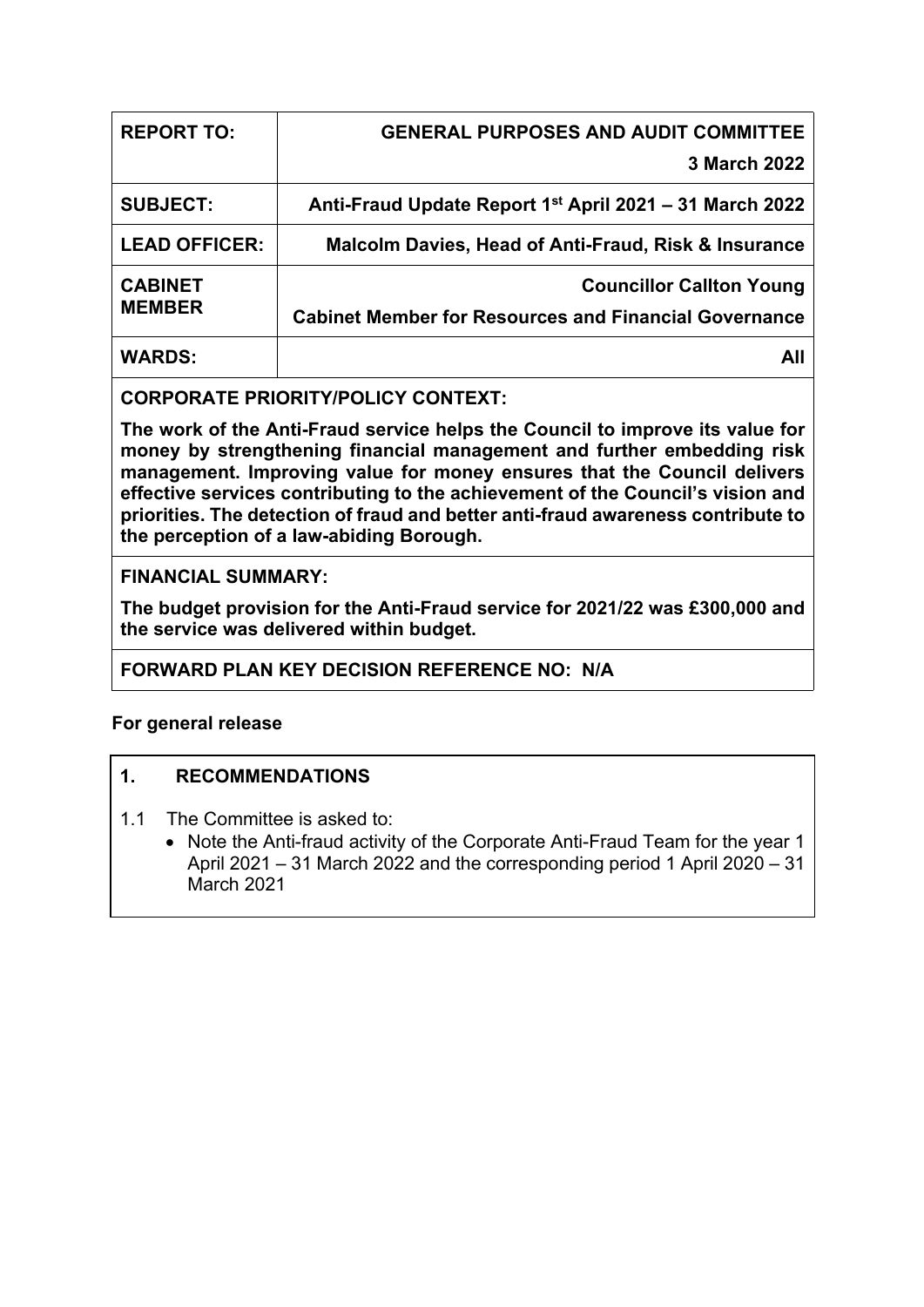# **2. EXECUTIVE SUMMARY**

2.1 This report details the performance of the Council's Corporate Anti-Fraud Team (CAFT) and includes details of the team's performance together with an update on developments 1 April 2021 – 31 March 2022 and a comparison with 2020/21.

# **3. DETAIL**

# **Performance 1 April 2021 to 31 March 2022**

- 3.1 The CAFT comprises 8 staff (7.4 FTEs), including two tenancy and two corporate investigators, an Intelligence Officer, two financial investigators and a team leader position. The CAFT investigates allegations of fraud or corruption which affect the Council's business. In addition, the team generates an income by providing a services to other London Boroughs. Statistics related to the other councils that CAFT supports are not included in the figures below.
- 3.2 The team has begun to return to the full range of duties and many of the ways of working it deployed before last year's lockdowns, including visiting residents and businesses and face to face interviewing within the civic centre. Performance targets for the team were reduced slightly from the previous year to reflect a reduced workforce and to ensure they remained SMART but in the event these targets have been met/exceeded.
- 3.3 There are local performance indicators that relate to the Council's anti-fraud work. The two indicators shown in table 1 below detailing the number of successful outcomes and their value. Table 2 shows a breakdown of *all* cases investigated/closed by the team irrespective of outcome.

|                                                                  | 20/21<br><b>PERFORMANCE</b> | <b>ANNUAL</b><br><b>TARGET 21/22</b> | 21/22<br><b>PERFORMANCE</b> |
|------------------------------------------------------------------|-----------------------------|--------------------------------------|-----------------------------|
| <b>Successful</b><br><b>Outcomes</b>                             | 107                         | 100                                  | 119                         |
| <b>Identified</b><br><b>Overpayments &amp;</b><br><b>Savings</b> | £985,107                    | £850,000                             | £1,055,620                  |

# **Table 1 – Key performance indicators**

**Table 2 - Breakdown of Total Cases actioned from 1 April 2021– 31st March 2022 compared to 2020/21**

| 2020/21                          | 2021/22                                |  |
|----------------------------------|----------------------------------------|--|
|                                  |                                        |  |
| Blue badge 37                    | Blue badge 19                          |  |
| Corp - mandate fraud 4           | Corp. Other 4                          |  |
| Council tax rebate 7             | Council tax rebate 21                  |  |
| Covid19 discretionary grant 1    | Covid19 additional restriction grant 8 |  |
| Covid19 hospitality grant 2      | Covid19 discretionary grant 4          |  |
| Covid19 small business grant 6   | Covid19 small business grant 15        |  |
| Financial investigation other 38 | Direct payments 1                      |  |
|                                  | Financial investigation other 37       |  |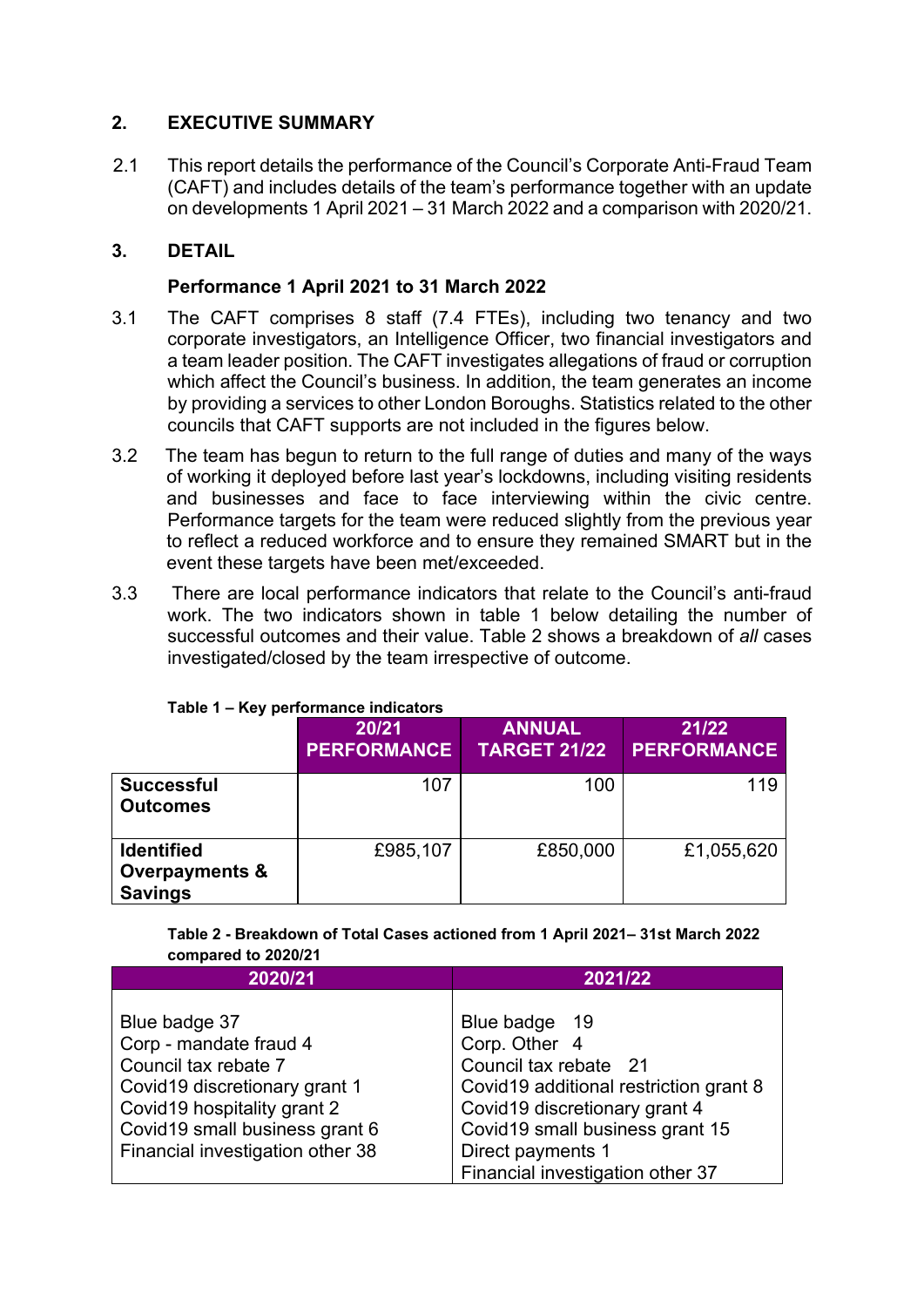| Financial investigation - trading<br>standards 18<br>Housing application 17<br>Housing illegal sub-let 1<br>Housing non-occupation 9<br>Housing other housing fraud 12<br>Housing right to buy 3<br>Housing succession 1<br>National fraud initiative 2018/199<br>No recourse to public funds 1<br>Pensions 1<br>Safeguarding 2<br>Schools 2<br>Single person discount fraud 4<br>Staff - internal misconduct 10 | Financial investigation - trading<br>standards 3<br>Housing application 17<br>Housing illegal sub-let 18<br>Housing non-occupation 10<br>Housing other housing fraud 4<br>Housing right to buy 6<br>Housing succession 5<br>National fraud initiative 2018/19 2<br>No recourse to public funds 4<br>Planning 1<br>Safeguarding 5<br>Single person discount fraud 4<br>Staff - internal misconduct 7 |
|------------------------------------------------------------------------------------------------------------------------------------------------------------------------------------------------------------------------------------------------------------------------------------------------------------------------------------------------------------------------------------------------------------------|-----------------------------------------------------------------------------------------------------------------------------------------------------------------------------------------------------------------------------------------------------------------------------------------------------------------------------------------------------------------------------------------------------|
| 185                                                                                                                                                                                                                                                                                                                                                                                                              | Total                                                                                                                                                                                                                                                                                                                                                                                               |
| Total                                                                                                                                                                                                                                                                                                                                                                                                            | 200                                                                                                                                                                                                                                                                                                                                                                                                 |

# **3.4 Case Study:**

### **Bank Mandate Fraud Detection and Prevention. £1.3M Fraud Attempt Thwarted.**

In February the Corporate Anti-Fraud Team (CAFT) received a referral from the Accounts Payable team regarding a request to change bank account details for one of our trusted big providers. Outstanding invoices totalled well over £1.3m.

The officer had received an email which on the face of it appeared to come from a trusted supplier and named an officer within their payment team whom she had dealt with many times before. In fact the email was a clever scam which had been spliced onto a real and genuine email trail between the two organisations chasing payment for outstanding invoices. The names of the trusted officers from the supplier had been 'high-jacked' and 'lookie-like' email addresses and telephone numbers had been faked to make it appear genuine.

The LBC officer feared something was wrong due to the wording of the email and urgency by which they required payment and so following the correct Croydon procedures, the officer explained that if the bank accounts had changed they would have to updated via the Croydon supplier portal. The officer then referred the emails and invoices to CAFT for further investigation.

Immediate action from CAFT Financial Investigators and Corporate Fraud Officers found the following:

• Liaison with the provider's Cyber Security team confirmed the email address was fake and had been created with the wording only very slightly different so as not to be noticed by the email recipient.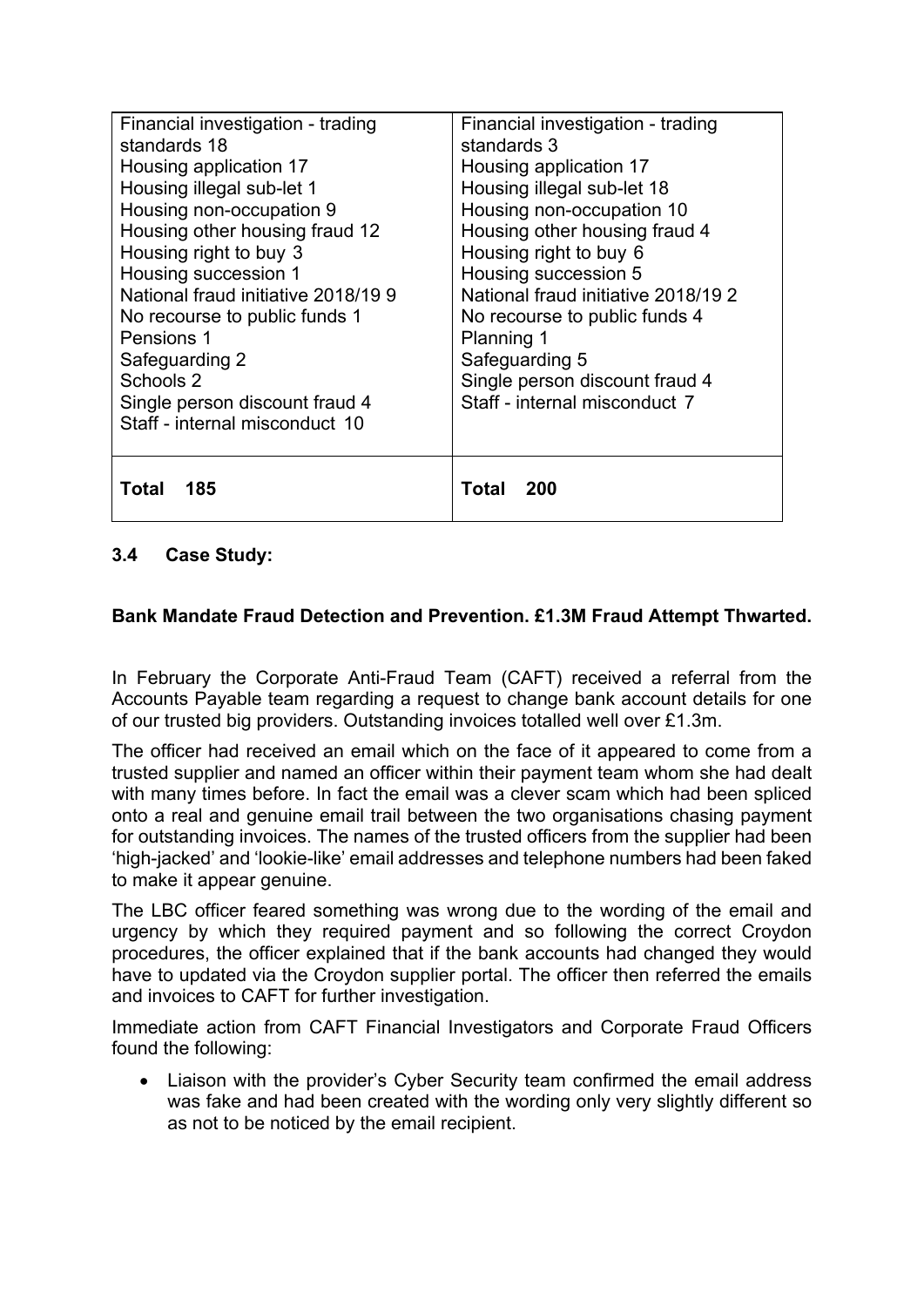- The 'new' bank account and company name was checked by the Financial Investigator with the bank in question. There was no trace of the company on national records.
- A call was put in to the 'trusted' member of staff to confirm their identity. A few questions quickly identified they were not who they said they were.
- CAFT confirmed with the provider's Director of Finance that bank accounts had not been changed.

Liaison with the provider's National Counter Fraud managers enabled them to share the information nationally and with police and other investigators so it could not be used again by the fraudsters.

The initial scrutiny and diligence of the Accounts Payable Officer and swift action by the CAFT team prevented this from becoming a large-scale bank mandate fraud against LBC and is a good example of the risk controls and proactive work of the CAFT in protecting the council from attempted fraud.

# **4. INVESTIGATIONS**

- 4.1 Fraud investigations relate to a broad section of service areas within the Councils including:
	- Environmental enforcement
	- Trading Standards trademark and rogue trader cases
	- Planning enforcement cases
	- Licensing
	- Internal cases
	- Safeguarding cases
	- Business rates evasion by fraud
	- Financial investigations
- 4.2 Due to some recent staff turnover/gaps in the team, some interim anti-fraud management support has been brought in from Lambeth LB's anti-fraud team to support the Croydon team. This arrangement is working particularly well and builds on previous joint work with Lambeth and is being kept under review.

# **5. LOCAL GOVERNMENT TRANSPARENCY CODE**

5.1 Members will be aware of the Local Government Transparency Code 2015 which requires Councils to publish data about various areas of their activities. Included in the 2020/21 code is detail on Counter Fraud work, most of this information has always been reported to committee; however below are some additional areas which we are required to make public. The figures detailed below are for the period from 1 April to 31 March 2022:

| $\mid$ Number of occasions the Council has used powers under the Prevention $\mid$ 6 |  |  |
|--------------------------------------------------------------------------------------|--|--|
| of Social Housing Fraud Act                                                          |  |  |
| Total number of employees undertaking investigations and prosecutions $\vert$ 9      |  |  |
| relating to fraud                                                                    |  |  |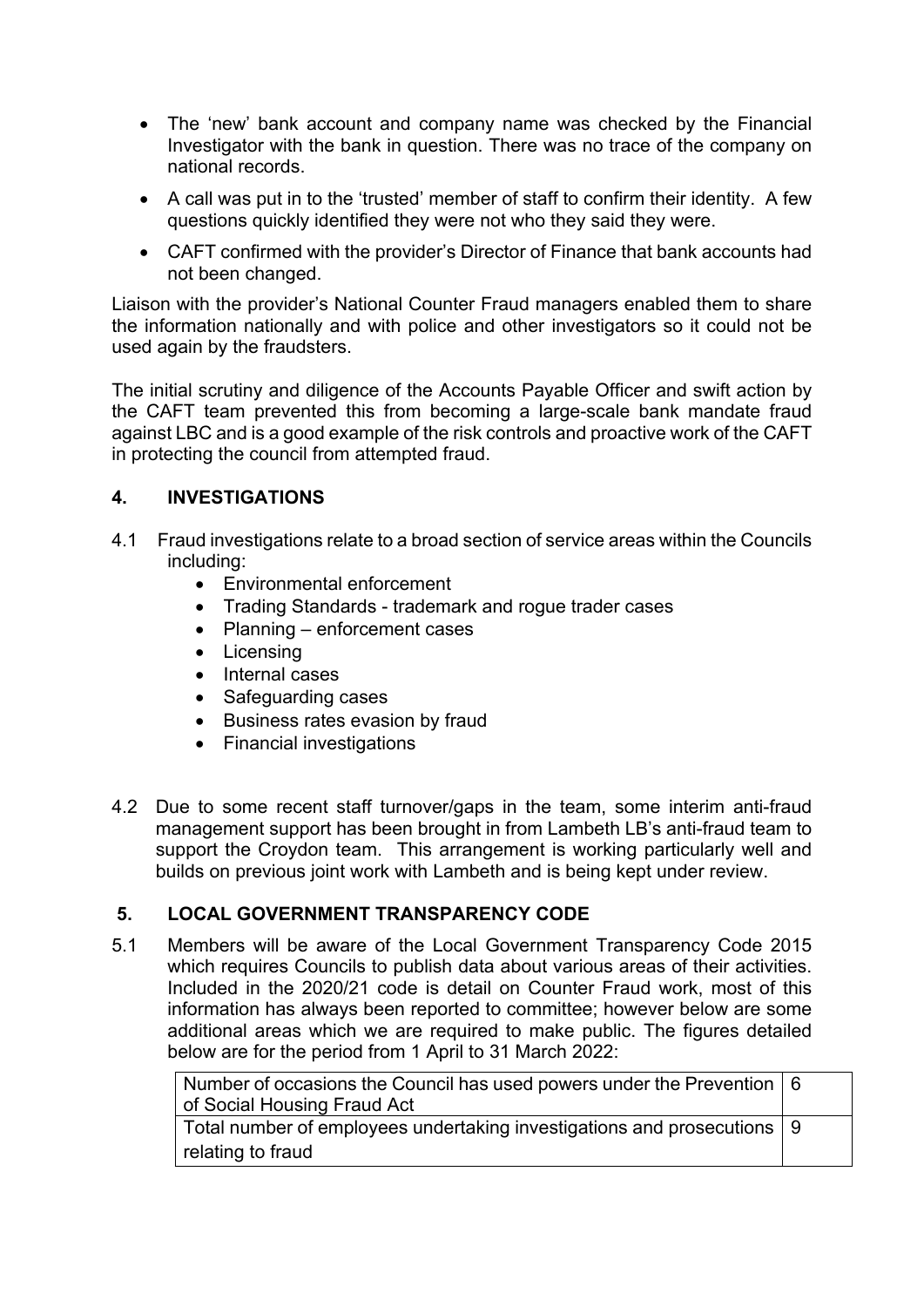| Total number of full-time equivalent employees undertaking 8.4            |  |  |  |  |
|---------------------------------------------------------------------------|--|--|--|--|
| investigations and prosecutions of fraud                                  |  |  |  |  |
| Total number of employees undertaking investigations and prosecutions   9 |  |  |  |  |
| of fraud who are professionally accredited counter fraud specialists      |  |  |  |  |
| Total number of full-time equivalent employees undertaking 8.4            |  |  |  |  |
| investigations of and prosecutions who are professionally accredited      |  |  |  |  |
| counter fraud specialists                                                 |  |  |  |  |

### **6. FINANCIAL AND RISK ASSESSMENTS**

- 6.1 The net budget provision for the anti-fraud service for 2021/22 was £300,000 and the service was delivered within budget.
- 6.2 There are no further risk assessment issues than those already detailed within the report.

(Approved by: Nish Popat, Interim Head of Finance, Resources)

# **7. COMMENTS OF THE SOLICITOR TO THE COUNCIL**

- 7.1 The Head of Litigation and Corporate Law comments on behalf of the interim Director of Legal Services and Deputy Monitoring Officer that the Corporate Director of Resources and Chief Finance Officer has a statutory responsibility under the Local Government Act 1972 section 151 to make arrangements for the proper administration of the Council's financial affairs. This includes the prevention, detection and investigation of fraud and corruption and where appropriate, the prosecution of offenders.
- 7.2 The Council also has a duty under the Crime and Disorder Act 1998 section 17 to do all it can to prevent crime and disorder.
- 7.3 The Anti-Fraud and Corruption Strategy is part of a framework of policies designed to support the Council with complying with these responsibilities to minimise losses due to fraud and corruption. The Strategy cross-references other Council policies and strategies including the Members' Code of Conduct; Officers' Code of Conduct; Whistle-blowing Policy; Financial Regulations, Contract and Tender Regulations and the Nolan Principles of Public Life which also support the Council with its responsibilities to prevent, detect and investigate fraud and corruption.

(Approved by: Sandra Herbert, Head of Litigation and Corporate Law on behalf of the interim Director of Law and Governance and Deputy Monitoring Officer)

### **8. HUMAN RESOURCES IMPACT**

8.1 There are no immediate human resource considerations arising from this report for LBC employees or staff or workers.

Any impacts arising will be managed under the Council's HR policies and procedures.

(Approved by: Gillian Bevan, Acting Head of HR – Resources and Assistant Chief Executives Office)